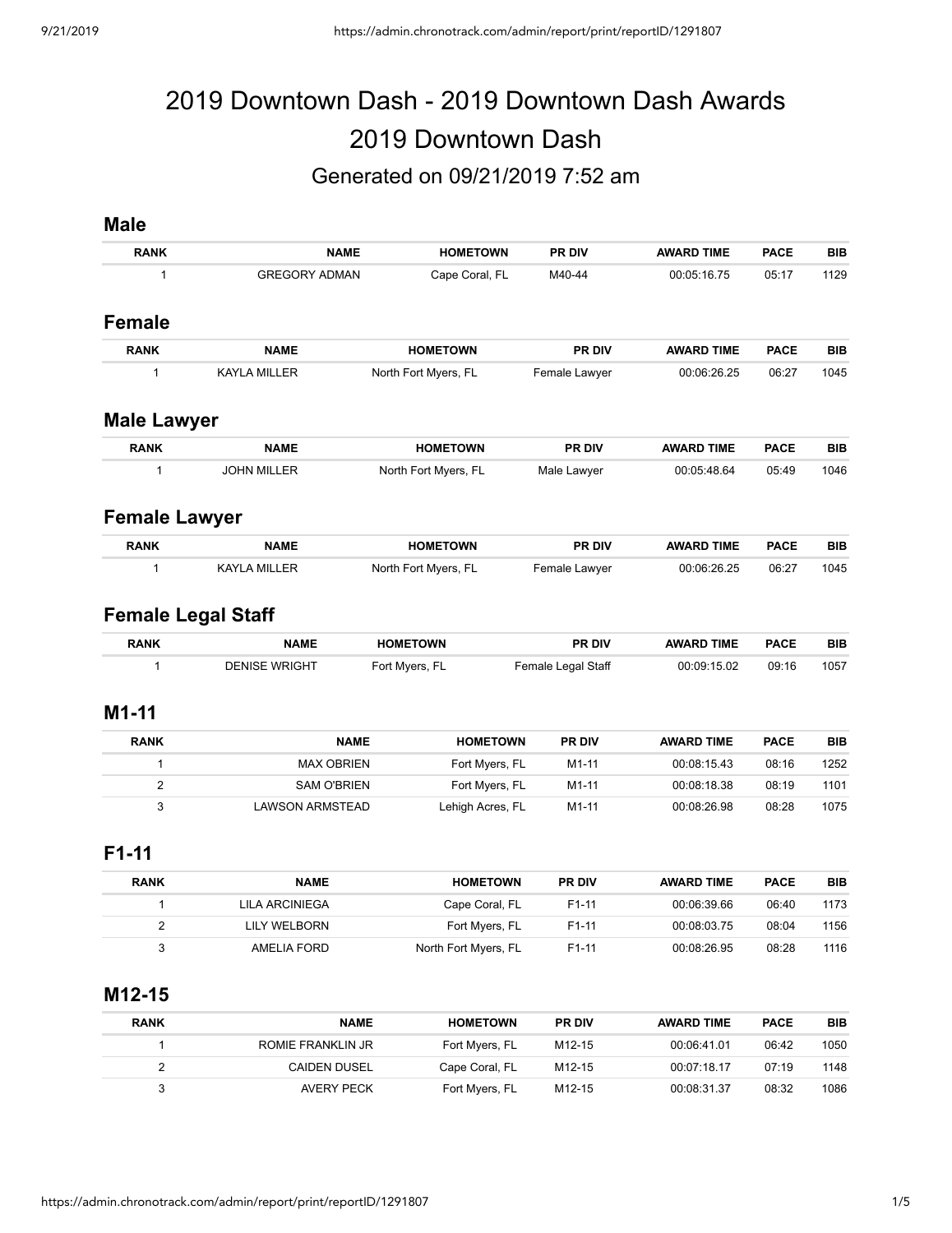# **F12-15**

| <b>RANK</b> | <b>NAME</b>     | <b>HOMETOWN</b> | <b>PR DIV</b>       | <b>AWARD TIME</b> | <b>PACE</b> | BIB  |
|-------------|-----------------|-----------------|---------------------|-------------------|-------------|------|
|             | CAITLYN MYERS   | Punta Gorda, FL | F <sub>12</sub> -15 | 00:09:22.82       | 09:23       | 1140 |
|             | NEVAEH HERDOIZA | Fort Mvers, FL  | F <sub>12</sub> -15 | 00:11:09.03       | 11:10       | 1184 |

# **M20-24**

| <b>RANK</b> | <b>NAME</b>          | <b>HOMETOWN</b>      | <b>PR DIV</b> | <b>AWARD TIME</b> | <b>PACE</b> | BIB  |
|-------------|----------------------|----------------------|---------------|-------------------|-------------|------|
|             | <b>COLLIN NEWTON</b> | Fort Myers, FL       | M20-24        | 00:05:22.61       | 05:23       | 1264 |
|             | DOMINIC DENT         | Fort Mvers, FL       | M20-24        | 00:07:55.06       | 07:56       | 1194 |
|             | CALLEN CHRISTMAN     | North Fort Myers, FL | M20-24        | 00:08:20.89       | 08:21       | 1191 |

# **F20-24**

| BIB  | <b>PACE</b> | <b>AWARD TIME</b> | <b>PR DIV</b>       | <b>HOMETOWN</b> | <b>NAME</b>          | <b>RANK</b> |
|------|-------------|-------------------|---------------------|-----------------|----------------------|-------------|
| 1266 | 06:54       | 00:06:53.59       | F <sub>20</sub> -24 | Fort Myers, FL  | <b>KERRY DAVIS</b>   |             |
| 1063 | 09:28       | 00:09:27.52       | F20-24              | Fort Mvers, FL  | <b>SUZIE ELLIOTT</b> |             |

## **M25-29**

| <b>RANK</b> | <b>NAME</b>     | <b>HOMETOWN</b> | <b>PR DIV</b> | <b>AWARD TIME</b> | <b>PACE</b> | <b>BIB</b> |
|-------------|-----------------|-----------------|---------------|-------------------|-------------|------------|
|             | BRAWLEY ADAMS   | Fort Myers, FL  | M25-29        | 00:05:17.02       | 05:18       | 1180       |
|             | TIM FUENTES     | Fort Myers, FL  | M25-29        | 00:07:55.76       | 07:56       | 1246       |
|             | MICHAEL LEHNERT | Fort Myers, FL  | Male Lawyer   | 00:17:46.89       | 17:48       | 1081       |

## **F25-29**

| <b>RANK</b> | <b>NAME</b>            | <b>HOMETOWN</b> | <b>PR DIV</b>       | <b>AWARD TIME</b> | <b>PACE</b> | <b>BIB</b> |
|-------------|------------------------|-----------------|---------------------|-------------------|-------------|------------|
|             | <b>BROOKLYNE BERRY</b> | Fort Myers, FL  | F <sub>25</sub> -29 | 00:06:44.04       | 06:45       | 1098       |
|             | KATIE BURKETT!         | Fort Myers, FL  | F <sub>25</sub> -29 | 00:06:59.85       | 07:00       | 1247       |
|             | NICOLE RUHTER          | North Port. FL  | Female Legal Staff  | 00:11:20.47       | 11:21       | 1123       |

# **M30-34**

| <b>RANK</b> | <b>NAME</b>            | <b>HOMETOWN</b> | <b>PR DIV</b> | <b>AWARD TIME</b> | <b>PACE</b> | <b>BIB</b> |
|-------------|------------------------|-----------------|---------------|-------------------|-------------|------------|
|             | <b>SEAN PHAM</b>       | Fort Myers, FL  | M30-34        | 00:05:41.95       | 05:43       | 1114       |
|             | TYLER JENKINS          | Fort Myers, FL  | M30-34        | 00:06:17.25       | 06:18       | 1265       |
|             | <b>JAIME ARCINIEGA</b> | Cape Coral, FL  | M30-34        | 00:06:53.62       | 06:54       | 1198       |

# **F30-34**

| <b>RANK</b> | <b>NAME</b>         | <b>HOMETOWN</b> | <b>PR DIV</b>      | <b>AWARD TIME</b> | <b>PACE</b> | <b>BIB</b> |
|-------------|---------------------|-----------------|--------------------|-------------------|-------------|------------|
|             | MARGARITA BASTAR    | Fort Myers, FL  | F30-34             | 00:07:06.59       | 07:07       | 1149       |
|             | <b>ASHLEY PURDY</b> | Fort Myers, FL  | F30-34             | 00:08:02.81       | 08:03       | 1141       |
|             | <b>MONICA DUSEL</b> | Cape Coral, FL  | Female Legal Staff | 00:09:28.46       | 09:29       | 1147       |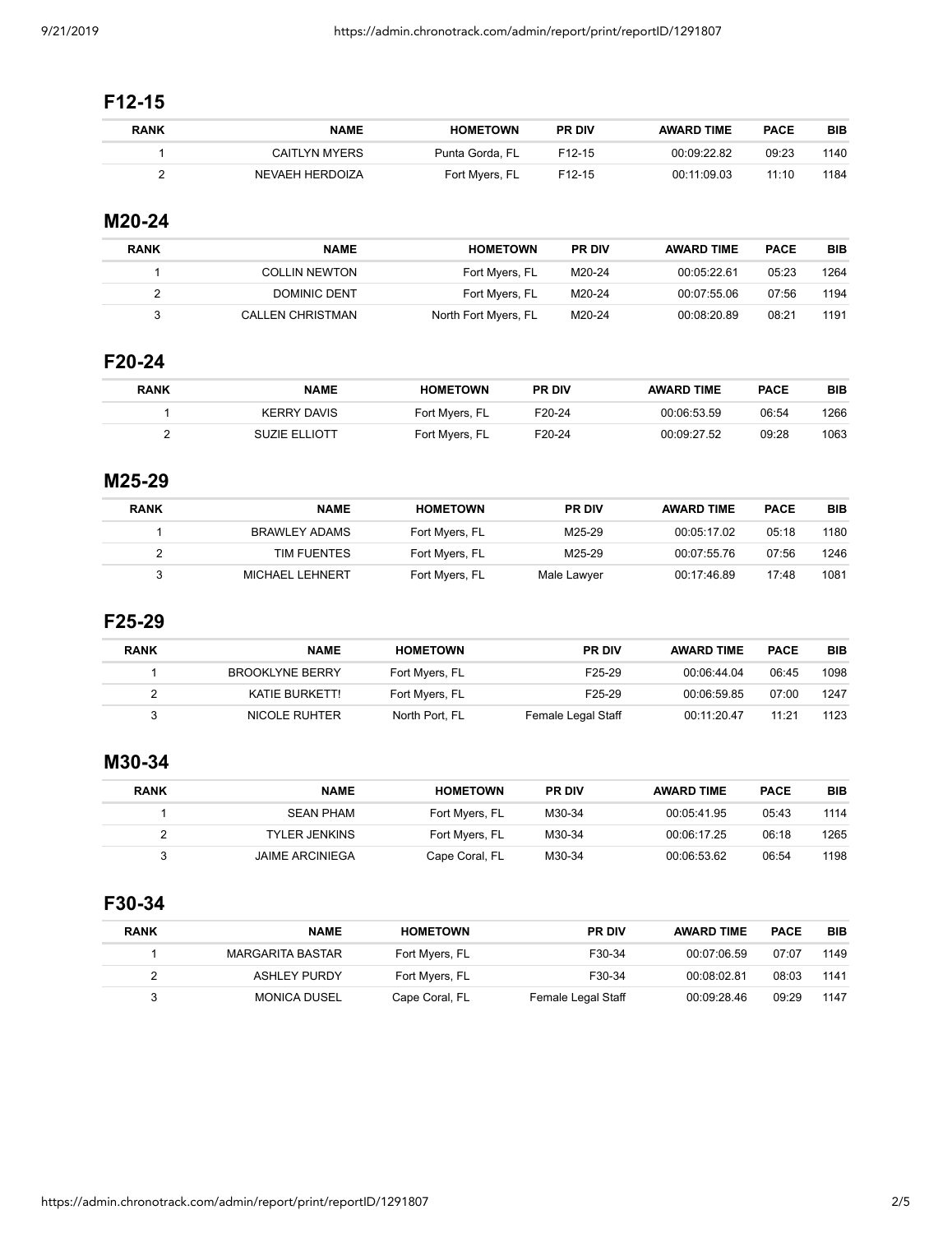### **M35-39**

| BIB  | <b>PACE</b> | <b>AWARD TIME</b> | <b>PR DIV</b> | <b>HOMETOWN</b>      | <b>NAME</b>           | <b>RANK</b> |
|------|-------------|-------------------|---------------|----------------------|-----------------------|-------------|
| 1046 | 05:49       | 00:05:48.64       | Male Lawyer   | North Fort Myers, FL | <b>JOHN MILLER</b>    |             |
| 1172 | 05:52       | 00:05:51.66       | M35-39        | Cape Coral, FL       | <b>JUAN ARCINIEGA</b> |             |
| 1108 | 06:25       | 00:06:24.58       | M35-39        | Fort Myers, FL       | <b>BLAIN LINDSEY</b>  |             |

# **F35-39**

| <b>RANK</b> | <b>NAME</b>          | <b>HOMETOWN</b>      | <b>PR DIV</b> | <b>AWARD TIME</b> | <b>PACE</b> | <b>BIB</b> |
|-------------|----------------------|----------------------|---------------|-------------------|-------------|------------|
|             | CHRISTINA LAVENDER   | Fort Myers, FL       | F35-39        | 00:07:23.15       | 07:24       | 1115       |
|             | SARINA CLARK         | Cape Coral, FL       | F35-39        | 00:07:32.21       | 07:33       | 1144       |
|             | <b>JAIME BRISTOW</b> | North Fort Myers, FL | F35-39        | 00:07:48.06       | 07:49       | 1262       |

#### **M40-44**

| <b>RANK</b> | <b>NAME</b>       | <b>HOMETOWN</b> | <b>PR DIV</b> | <b>AWARD TIME</b> | <b>PACE</b> | BIB  |
|-------------|-------------------|-----------------|---------------|-------------------|-------------|------|
|             | <b>BRIAN HUFF</b> | Fort Myers, FL  | M40-44        | 00:08:54.53       | 08:55       | 1177 |
|             | DAVID FINEMAN     | Fort Myers, FL  | M40-44        | 00:10:03.89       | 10:05       | 1193 |
|             | SPENCER CORDELL   | Fort Myers, FL  | Male Lawyer   | 00:11:42.27       | 11:43       | 1169 |

# **F40-44**

| <b>RANK</b> | <b>NAME</b>         | <b>HOMETOWN</b> | <b>PR DIV</b>      | <b>AWARD TIME</b> | <b>PACE</b> | <b>BIB</b> |
|-------------|---------------------|-----------------|--------------------|-------------------|-------------|------------|
|             | <b>BROOK MEDINA</b> | Fort Myers, FL  | F40-44             | 00:06:59.87       | 07:00       | 1175       |
|             | AMY POZATEK         | Fort Myers, FL  | F40-44             | 00:09:35.08       | 09:36       | 1186       |
|             | AMANDA LASHER       | Cape Coral, FL  | Female Legal Staff | 00:10:26.29       | 10:27       | 1136       |

#### **M45-49**

| RANK | <b>NAME</b>   | <b>HOMETOWN</b> | <b>PR DIV</b> | <b>AWARD TIME</b> | <b>PACE</b> | <b>BIB</b> |
|------|---------------|-----------------|---------------|-------------------|-------------|------------|
|      | AARON O'BRIEN | Fort Myers, FL  | Male Lawyer   | 00:06:00.24       | 06:01       | 1100       |
|      | CHRIS SCOTT   | Cape Coral, FL  | M45-49        | 00:06:29.94       | 06:31       | 1199       |
|      | CARLOS KELLY  | Fort Myers, FL  | Male Lawyer   | 00:07:37.04       | 07:38       | 1167       |

# **F45-49**

| BIB  | <b>PACE</b> | <b>AWARD TIME</b> | <b>PR DIV</b>      | <b>HOMETOWN</b> | <b>NAME</b>             | <b>RANK</b> |
|------|-------------|-------------------|--------------------|-----------------|-------------------------|-------------|
| 1143 | 08:44       | 00:08:43.22       | F45-49             | Cape Coral, FL  | ELIZABETH MERRIKEN      |             |
| 1181 | 08:54       | 00:08:53.21       | F45-49             | Cape Coral, FL  | <b>HEATHER CAMPBELL</b> |             |
| 1057 | 09:16       | 00:09:15.02       | Female Legal Staff | Fort Myers, FL  | <b>DENISE WRIGHT</b>    |             |

# **M50-54**

| <b>RANK</b> | <b>NAME</b>         | <b>HOMETOWN</b> | <b>PR DIV</b> | <b>AWARD TIME</b> | <b>PACE</b> | <b>BIB</b> |
|-------------|---------------------|-----------------|---------------|-------------------|-------------|------------|
|             | <b>JON WILLIAMS</b> | Cape Coral, FL  | M50-54        | 00:05:41.47       | 05:42       | 1190       |
|             | ROGER MERCADO       | Fort Myers, FL  | M50-54        | 00:07:21.81       | 07:22       | 1153       |
|             | LEE PAUL            | Estero, FL      | M50-54        | 00:08:28.58       | 08:29       | 1200       |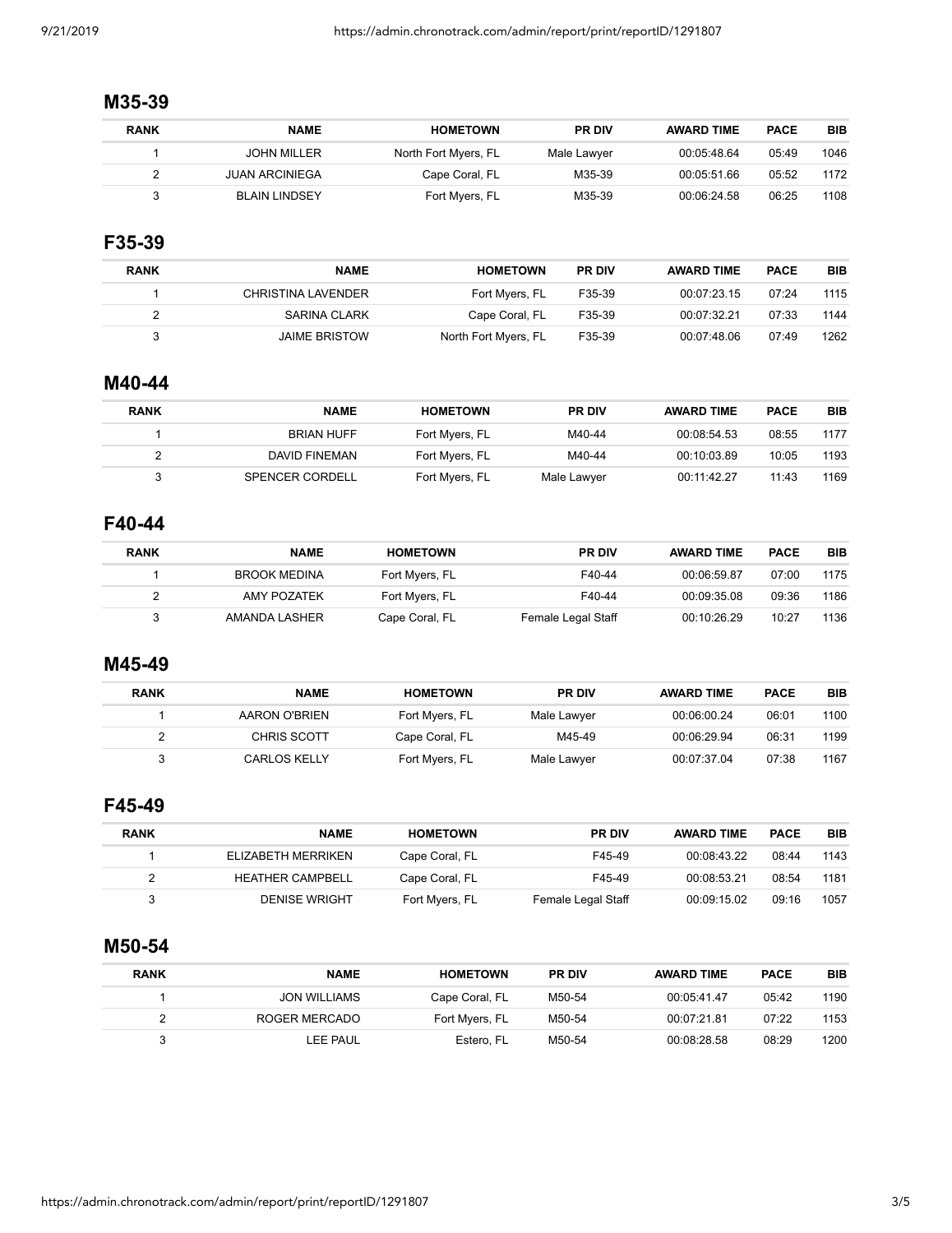### **F50-54**

| <b>RANK</b> | <b>NAME</b>            | <b>HOMETOWN</b>      | <b>PR DIV</b> | <b>AWARD TIME</b> | <b>PACE</b> | BIB  |
|-------------|------------------------|----------------------|---------------|-------------------|-------------|------|
|             | WENDY KING             | Cape Coral, FL       | F50-54        | 00:07:39.82       | 07:40       | 1072 |
|             | DARINA CAMMARATO       | Estero. FL           | F50-54        | 00:08:03.72       | 08:04       | 1150 |
|             | <b>JULIA CHRISTMAN</b> | North Fort Myers, FL | F50-54        | 00:09:34.00       | 09:35       | 1192 |

# **M55-59**

| <b>RANK</b> | <b>NAME</b>          | <b>HOMETOWN</b> | <b>PR DIV</b> | <b>AWARD TIME</b> | <b>PACE</b> | <b>BIB</b> |
|-------------|----------------------|-----------------|---------------|-------------------|-------------|------------|
|             | DAVID BASSEL         | Naples, FL      | M55-59        | 00:06:18.67       | 06:19       | 1157       |
|             | <b>GARY HERRMANN</b> | Cape Coral, FL  | M55-59        | 00:07:54.20       | 07:55       | 1078       |
|             | <b>CHRIS WESTLEY</b> | Fort Myers, FL  | M55-59        | 00:08:06.31       | 08:07       | 1125       |

#### **F55-59**

| <b>RANK</b> | <b>NAME</b>            | <b>HOMETOWN</b> | <b>PR DIV</b> | <b>AWARD TIME</b> | <b>PACE</b> | <b>BIB</b> |
|-------------|------------------------|-----------------|---------------|-------------------|-------------|------------|
|             | AMY DENT               | Fort Myers, FL  | F55-59        | 00:11:09.55       | 11:10       | 1195       |
|             | <b>MARIBETH LICHTY</b> | Fort Myers, FL  | F55-59        | 00:11:14.80       | 11:15       | 1080       |
|             | RANA HOLZ              | Fort Myers, FL  | F55-59        | 00:11:53.85       | 11:55       | 1197       |

# **M60-64**

| <b>BIB</b> | <b>PACE</b> | <b>AWARD TIME</b> | <b>PR DIV</b> | <b>HOMETOWN</b>      | <b>NAME</b>           | <b>RANK</b> |
|------------|-------------|-------------------|---------------|----------------------|-----------------------|-------------|
| 1196       | 06:30       | 00:06:28.94       | M60-64        | Fort Gratiot, MI     | <b>SCOTT TURNBULL</b> |             |
| 1138       | 07:14       | 00:07:13.60       | M60-64        | Cape Coral, FL       | MARK LATHAM           |             |
| 1256       | 07:56       | 00:07:55.08       | M60-64        | North Fort Myers, FL | <b>MIKE BURTON</b>    |             |

## **F60-64**

| <b>RANK</b> | NAME              | <b>HOMETOWN</b> | <b>PR DIV</b> | <b>AWARD TIME</b> | <b>PACE</b> | BIB  |
|-------------|-------------------|-----------------|---------------|-------------------|-------------|------|
|             | LINDA ARMAN       | Estero. FL      | F60-64        | 00:10:40.27       | 10:41       | 1130 |
|             | <b>TY STEWART</b> | Fort Myers, FL  | F60-64        | 00:10:44.11       | 10:45       | 1124 |

# **M65-69**

| <b>BIB</b> | <b>PACE</b> | <b>AWARD TIME</b> | <b>PR DIV</b> | <b>HOMETOWN</b> | NAME         | <b>RANK</b> |
|------------|-------------|-------------------|---------------|-----------------|--------------|-------------|
| 1189       | 07:15       | 00:07:14.85       | M65-69        | Captiva, FL     | JOHN BATES   |             |
| 1255       | 07:17       | 00:07:15.95       | M65-69        | Estero. FL      | DAVID MILLER |             |
| 1132       | 08:52       | 00:08:51.67       | M65-69        | Estero, FL      | PAUL DEBRONE |             |

### **F65-69**

| <b>RANK</b> | <b>NAME</b>         | <b>HOMETOWN</b>    | <b>PR DIV</b> | <b>AWARD TIME</b> | <b>PACE</b> | <b>BIB</b> |
|-------------|---------------------|--------------------|---------------|-------------------|-------------|------------|
|             | MARY PUOPOLO        | Bonita Springs, FL | F65-69        | 00:08:52.17       | 08:53       | 1102       |
|             | TATYANA RINKENBAUGH | Fort Myers, FL     | F65-69        | 00:09:48.24       | 09:49       | 1117       |

## **M70-74**

| <b>RANK</b> | <b>NAME</b> | <b>METOWN</b> | DIV<br>РF | <b>TIME</b> | PACE           | <b>BIB</b> |
|-------------|-------------|---------------|-----------|-------------|----------------|------------|
|             | MIL<br>៶∟៲៱ |               | M         |             | 16.47<br>IV. I | 1068       |